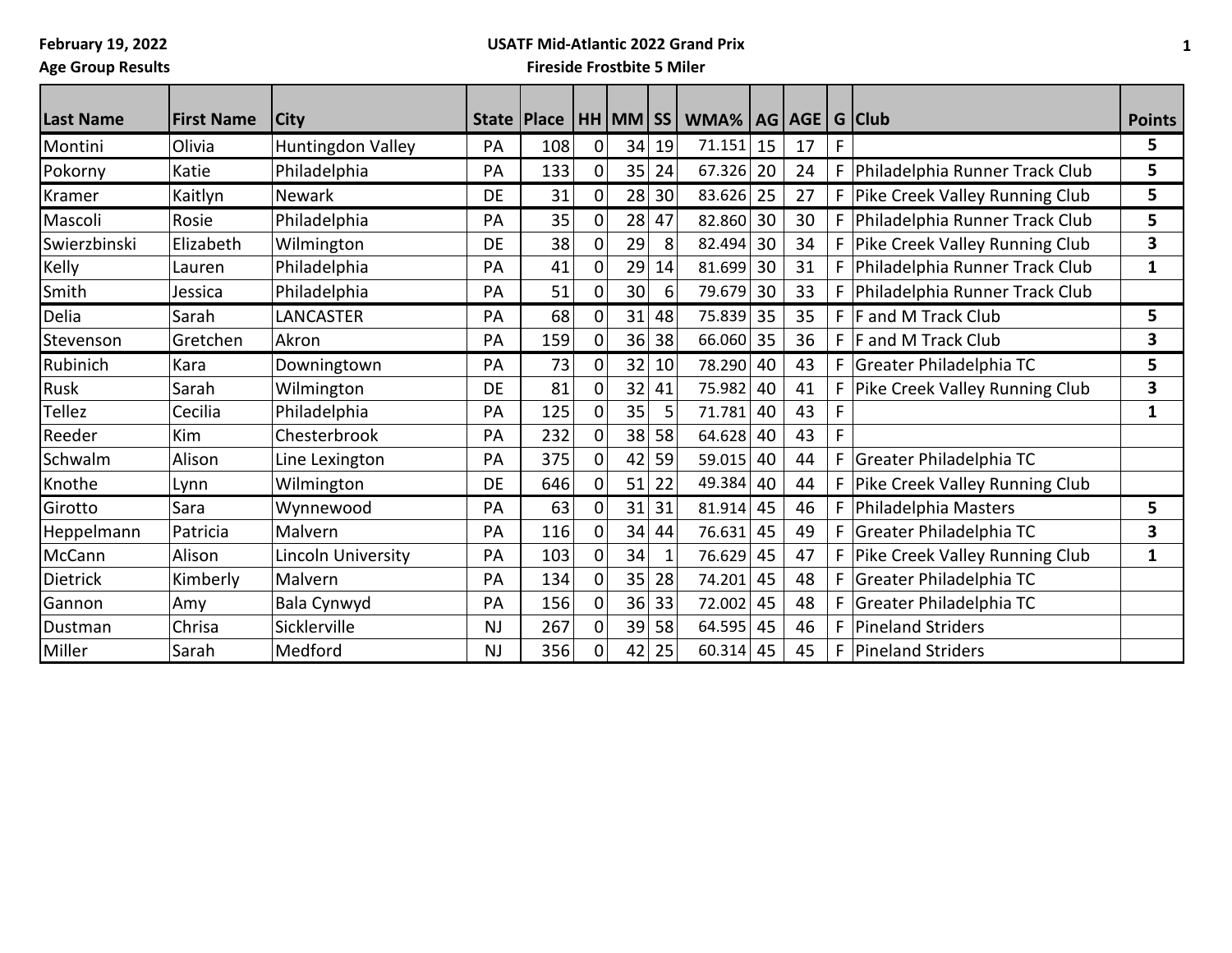## **Age Group Results**

# **USATF Mid-Atlantic 2022 Grand Prix**

| Dean             | Abby           | Wilmington          | DE        | 61  | 0           | 31 | 16          | 86.034    | 50 | 50 | F  | Greater Philadelphia TC        | 5                       |
|------------------|----------------|---------------------|-----------|-----|-------------|----|-------------|-----------|----|----|----|--------------------------------|-------------------------|
| McHugh           | Siobhan        | Line Lexington      | PA        | 114 | $\mathbf 0$ | 34 | 41          | 77.559    | 50 | 50 | F  | Greater Philadelphia TC        | $\overline{\mathbf{3}}$ |
| Hodge            | <b>Brenda</b>  | Lancaster           | PA        | 119 | $\Omega$    | 34 | 51          | 77.188    | 50 | 50 | F  | F and M Track Club             | 1                       |
| <b>Broadbent</b> | Anabelle       | Perkasie            | PA        | 176 | $\Omega$    | 37 | 20          | 75.446    | 50 | 54 |    | Greater Philadelphia TC        |                         |
| McMillan         | Denise         | Columbia            | PA        | 140 | $\Omega$    | 35 | 49          | 75.105    | 50 | 50 | F. | F and M Track Club             |                         |
| Slater           | Kimberly       | Hainesport          | <b>NJ</b> | 426 | $\Omega$    | 44 | 20          | 62.782    | 50 | 53 | F  | <b>Pineland Striders</b>       |                         |
| Montini          | Rebecca        | Huntingdon Valley   | PA        | 418 | $\Omega$    | 44 | 9           | 62.325    | 50 | 52 | F  | Greater Philadelphia TC        |                         |
| Sweigart         | Sheri          | Wilmington          | DE        | 457 | $\mathbf 0$ | 45 | 9           | 60.945    | 50 | 52 | F  | Pike Creek Valley Running Club |                         |
| Regan            | Cecelia        | Glenside            | PA        | 490 | 0           | 45 | 56          | 59.216    | 50 | 51 |    | Greater Philadelphia TC        |                         |
| Orchard          | Nicole         | Clementon           | <b>NJ</b> | 587 | $\mathbf 0$ | 49 | 18          | 56.457    | 50 | 53 |    | <b>Pineland Striders</b>       |                         |
| Longshore        | Kristine       | Doylestown          | PA        | 855 |             | 17 | $\mathbf 0$ | 36.580    | 50 | 54 | F  | Philadelphia Masters           |                         |
| Gorka            | <b>Barbara</b> | Philadelphia        | PA        | 264 | $\Omega$    | 39 | 54          | 74.937    | 55 | 59 | F  | Greater Philadelphia TC        | 5                       |
| <b>Briggs</b>    | Maretta        | Marlton             | <b>NJ</b> | 277 | $\Omega$    | 40 | 17          | 72.445    | 55 | 57 | F  | <b>Pineland Striders</b>       | 3                       |
| Moore            | Jo Ann         | Philadelphia        | PA        | 302 | $\mathbf 0$ | 40 | 52          | 70.555    | 55 | 56 | F  | Philadelphia Masters           | 1                       |
| Wesney           | Hillary        | Doylestown          | PA        | 382 | $\Omega$    | 43 | 15          | 65.896    | 55 | 55 | F  | Philadelphia Masters           |                         |
| Stinson          | Valerie        | Somerdale           | <b>NJ</b> | 484 | $\mathbf 0$ | 45 | 37          | 64.742    | 55 | 58 | F  | <b>Pineland Striders</b>       |                         |
| <b>Jarrett</b>   | Susan          | <b>Barto</b>        | PA        | 533 | $\mathbf 0$ | 47 | 27          | 63.014    | 55 | 59 | F  | Philadelphia Masters           |                         |
| McCoubrie        | Doreen         | <b>West Chester</b> | PA        | 109 | $\Omega$    | 34 | 21          | 88.161    | 60 | 60 | F  | Greater Philadelphia TC        | 5                       |
| Newcomer         | Mimi           | Lancaster           | PA        | 192 | $\Omega$    | 37 | 51          | 83.135    | 60 | 63 | F  | <b>F</b> and M Track Club      | 3                       |
| Siegel           | Lauren         | <b>Elkins Park</b>  | PA        | 359 | $\pmb{0}$   | 42 | 27          | 73.145    | 60 | 62 | F  | Philadelphia Masters           | 1                       |
| Gurka            | Mary Ann       | <b>Berlin</b>       | <b>NJ</b> | 422 | 0           | 44 | 17          | 77.079    | 65 | 69 | F  | <b>Pineland Striders</b>       | 5                       |
| Lizzio           | Jean           | <b>Berlin</b>       | <b>NJ</b> | 559 | $\Omega$    | 48 | 27          | 70.451    | 65 | 69 | F  | <b>Pineland Striders</b>       | 3                       |
| Moll             | Vlatka         | Doylestown          | PA        | 688 | 0           | 53 | 12          | 64.160    | 65 | 69 |    | Ambler Area Running Club       | 1                       |
| Wolf             | Ann            | Marlton             | <b>NJ</b> | 636 | $\Omega$    | 50 | 59          | 63.354    | 65 | 65 | F  | <b>Pineland Striders</b>       |                         |
| <b>Brynko</b>    | <b>Barbara</b> | Marlton             | <b>NJ</b> | 699 | 0           | 53 | 35          | 62.799    | 65 | 68 | F  | <b>Pineland Striders</b>       |                         |
| Olmstead         | <b>Betty</b>   | Wilmington          | DE        | 859 |             | 19 | $\mathbf 0$ | 47.932    | 75 | 76 | F  | Pike Creek Valley Running Club | 5                       |
| Folzer           | Sandra         | Philadelphia        | PA        | 650 | 0           | 51 | 33          | 83.156    | 80 | 82 | F  | Greater Philadelphia TC        | 5                       |
| Moebius          | Heide          | Lancaster           | PA        | 705 | 0           | 53 | 45          | 81.984 80 |    | 83 |    | $F$ F and M Track Club         | 3                       |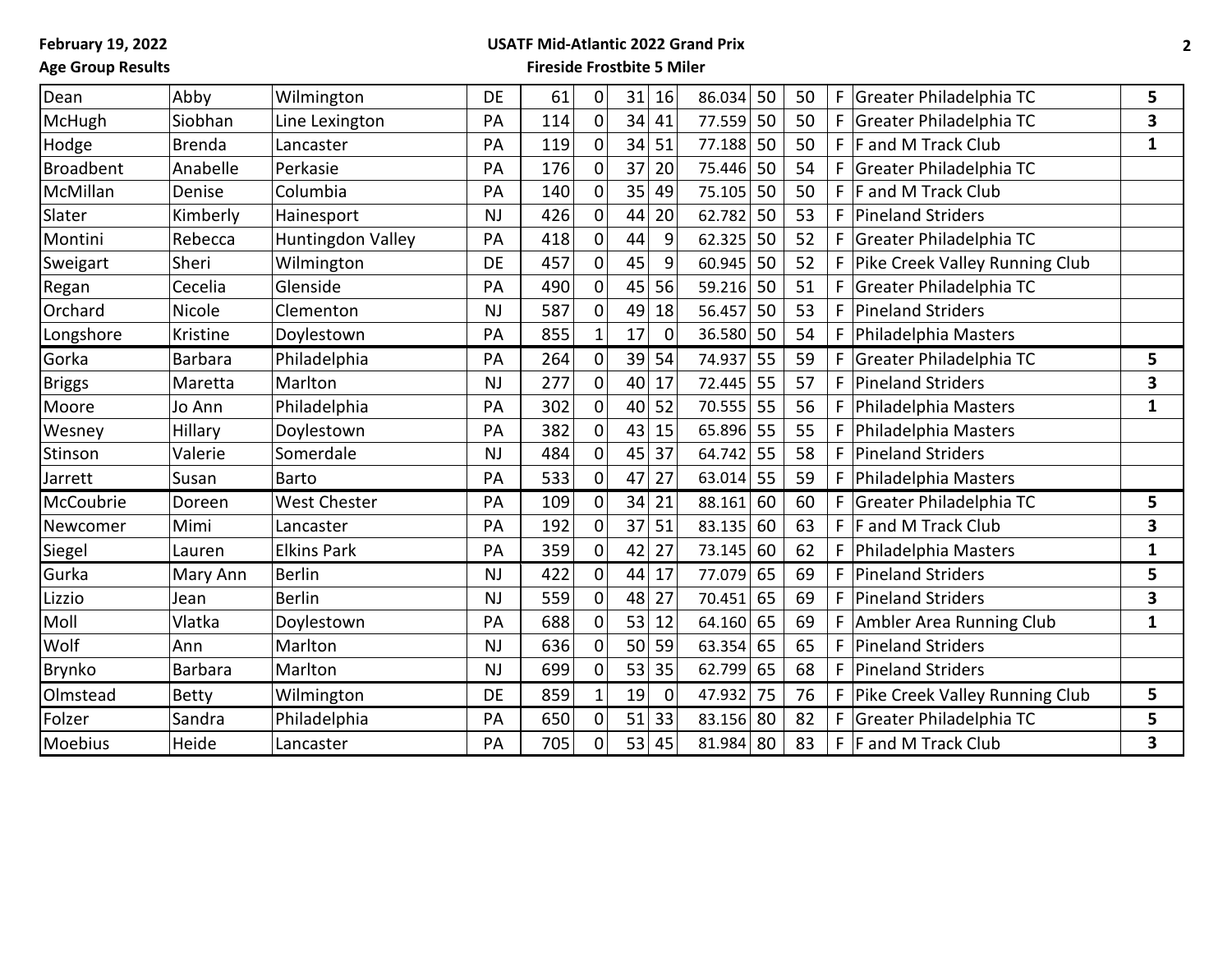# **USATF Mid-Atlantic 2022 Grand Prix**

**Age Group Results**

| <b>Last Name</b> | <b>First Name</b> | <b>City</b>         |           |                |                |    |              | State   Place   HH   MM   SS   WMA%   AG   AGE   G   Club |    |    |                                  | <b>Points</b>           |
|------------------|-------------------|---------------------|-----------|----------------|----------------|----|--------------|-----------------------------------------------------------|----|----|----------------------------------|-------------------------|
| Manavi           | Damian            | <b>Willow Grove</b> | PA        | 213            | 0              | 38 | 23           | 68.823 N/A                                                |    | 9  | M AOC Ambler Track Club          | ∗                       |
| Gerstenbacher    | Samuel            | Lancaster           | PA        | $\mathbf 1$    | $\overline{0}$ | 24 | 43           | 85.233 20                                                 |    | 24 | $M$ F and M Track Club           | 5                       |
| Cardamone        | <b>Nick</b>       | Ambler              | PA        | 4              | $\overline{0}$ | 25 | 51           | 81.496                                                    | 20 | 22 | M Philadelphia Runner Track Club | 3                       |
| Herzig           | Matthew           | Philadelphia        | PA        | 3              | $\overline{0}$ | 25 | 30           | $82.614$ 25                                               |    | 26 | M Philadelphia Runner Track Club | 5                       |
| Alter            | Nathaniel         | Lancaster           | PA        | 6              | $\overline{0}$ | 26 | 18           | 80.101                                                    | 25 | 29 | $M \mid F$ and M Track Club      | 3                       |
| <b>Matthews</b>  | John              | Lancaster           | PA        | 14             | $\overline{0}$ | 26 | 56           | 78.218                                                    | 25 | 27 | $M \mid F$ and M Track Club      | 1                       |
| Choi             | David             | Philadelphia        | PA        | 15             | $\overline{0}$ | 27 | $\mathbf{1}$ | 77.977                                                    | 25 | 27 | M Philadelphia Runner Track Club |                         |
| Weida            | Peter             | Lancaster           | PA        | 16             | $\Omega$       | 27 | 22           | 76.979                                                    | 25 | 29 | $M$ F and M Track Club           |                         |
| Kalinowski       | Cody              | Lancaster           | PA        | 33             | $\overline{0}$ | 28 | 35           | 73.703                                                    | 25 | 25 | $M$ F and M Track Club           |                         |
| Dever            | Samuel            | Wyomissing          | PA        | 37             | $\mathbf 0$    | 28 | 54           | 72.895                                                    | 25 | 28 | $M$ F and M Track Club           |                         |
| Moore            | Adam              | Wrightsville        | PA        | 25             | $\mathbf{0}$   | 28 | $\mathbf{1}$ | 75.491                                                    | 30 | 33 | $M$ F and M Track Club           | 5                       |
| Petraco          | <b>Brian</b>      | Lititz              | PA        | 30             | 0              | 28 | 27           | 74.341                                                    | 30 | 33 | $M$ F and M Track Club           | 3                       |
| Waniak           | Stephen           | <b>Mount Laurel</b> | <b>NJ</b> | 101            | $\mathbf 0$    | 33 | 55           | 62.555                                                    | 30 | 34 | M Pineland Striders              | $\mathbf{1}$            |
| Matuszak         | Paul              | Huntingdon Valley   | PA        | $\overline{2}$ | $\mathbf 0$    | 24 | 51           | 85.714                                                    | 35 | 35 | M Philadelphia Runner Track Club | 5                       |
| Kampf            | Seth              | Collegeville        | PA        | 9              | $\overline{0}$ | 26 | 42           | 80.524                                                    | 35 | 37 | M Downingtown Running Club       | $\overline{\mathbf{3}}$ |
| Swierzbinski     | Anthony           | Wilmington          | DE        | 18             | $\overline{0}$ | 27 | 25           | 78.055                                                    | 35 | 36 | M Pike Creek Valley Running Club | $\mathbf{1}$            |
| Gagliardi        | John              | <b>West Chester</b> | PA        | 23             | $\overline{0}$ | 27 | 45           | 80.420                                                    | 40 | 42 | M Greater Philadelphia TC        | 5                       |
| LoBianco         | Pete              | York                | PA        | 27             | $\overline{0}$ | 28 | 20           | 79.353                                                    | 40 | 43 | M Pike Creek Valley Running Club | 3                       |
| Manavi           | Reza              | <b>Willow Grove</b> | PA        | 214            | $\mathbf 0$    | 38 | 23           | 59.053                                                    | 40 | 44 | M Greater Philadelphia TC        | 1                       |
| Padilla          | Michael           | Phoenixville        | PA        | 20             | $\overline{0}$ | 27 | 31           | 84.373                                                    | 45 | 47 | M Greater Philadelphia TC        | 5                       |
| McMillan         | Jay               | Columbia            | PA        | 46             | 0              | 29 | 41           | 79.506                                                    | 45 | 49 | $M$ F and M Track Club           | 3                       |
| <b>Britton</b>   | Christopher       | Penns Grove         | <b>NJ</b> | 79             | $\overline{0}$ | 32 | 32           | 71.926                                                    | 45 | 48 | M South Jersey Athletic Club     | 1                       |
| Gilligan         | Sean              | Middletown          | DE        | 120            | $\overline{0}$ | 34 | 53           | 66.555                                                    | 45 | 47 | M Pike Creek Valley Running Club |                         |
| Goldblum         | Ryan              | Lansdale            | PA        | 143            | $\mathbf{0}$   | 35 | 53           | 63.632                                                    | 45 | 45 | M Ambler Area Running Club       |                         |
| Kimmel           | Michael           | Wayne               | PA        | 230            | $\overline{0}$ | 38 | 54           | $60.668$ 45                                               |    | 49 | M Downingtown Running Club       |                         |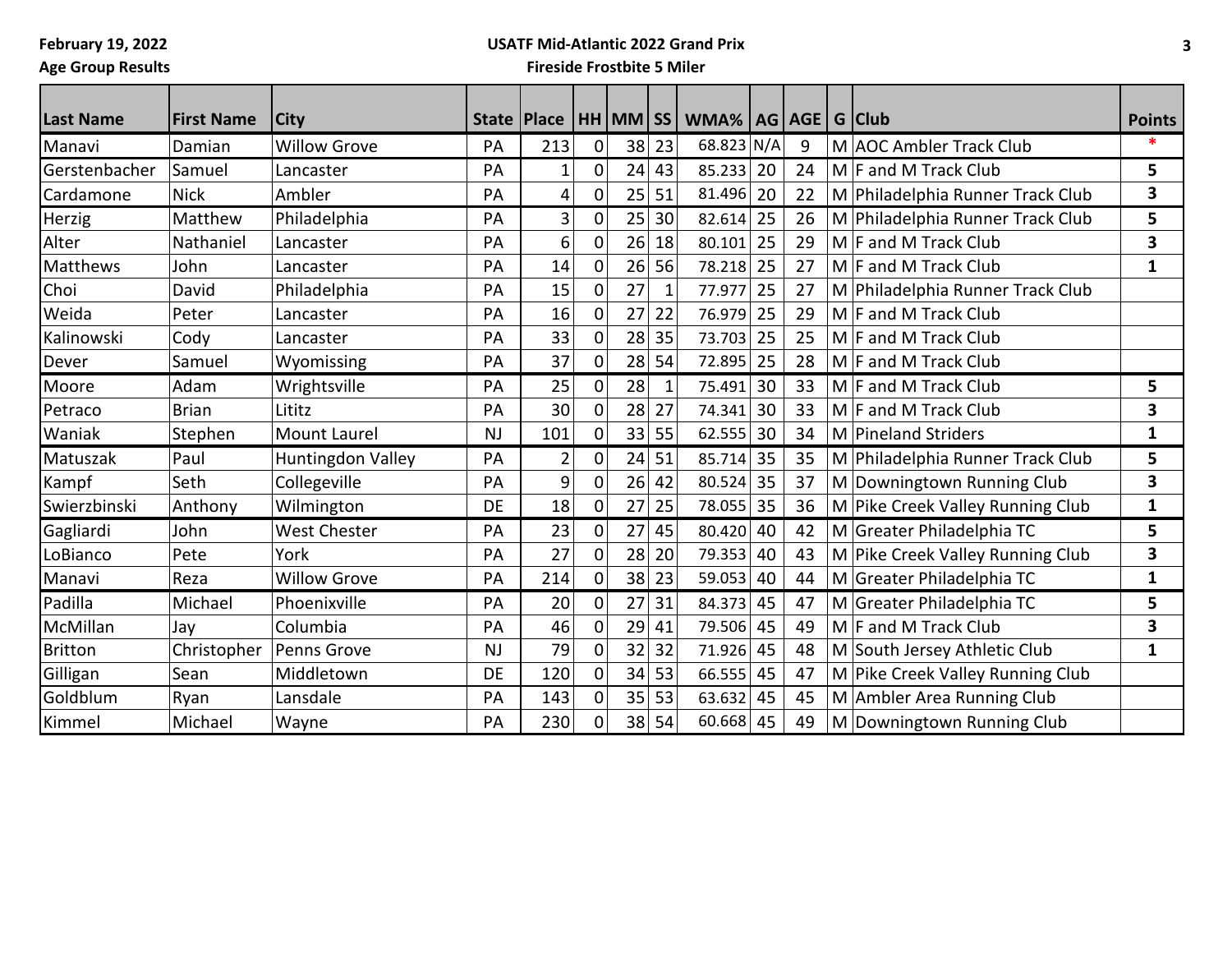## **Age Group Results**

# **USATF Mid-Atlantic 2022 Grand Prix**

| Harte         | Tim         | Coatesville         | PA        | 22  | 0           | 27 | 42          | 88.087 | 50 | 53 |   | M Greater Philadelphia TC        | 5 |
|---------------|-------------|---------------------|-----------|-----|-------------|----|-------------|--------|----|----|---|----------------------------------|---|
| Montini       | Paul        | Huntingdon Valley   | PA        | 70  | $\mathbf 0$ | 32 | $\mathbf 0$ | 76.875 | 50 | 54 |   | M Greater Philadelphia TC        | 3 |
| Cutrona       | Matthew     | Wilmington          | DE        | 66  | 0           | 31 | 38          | 75.817 | 50 | 51 |   | M Greater Philadelphia TC        | 1 |
| Janis         | Mike        | Newark              | DE        | 80  | $\Omega$    | 32 | 35          | 74.885 | 50 | 53 |   | M Pike Creek Valley Running Club |   |
| Flanagan      | Michael     | Newtown Square      | PA        | 127 | 0           | 35 |             | 70.052 | 50 | 54 |   | M Greater Philadelphia TC        |   |
| Dechnik       | Michael     | <b>Skippack</b>     | PA        | 218 | 0           | 38 | 34          | 63.267 | 50 | 53 |   | M Greater Philadelphia TC        |   |
| Johnson       | Jemal       | Phila               | PA        | 494 | 0           | 46 | 3           | 52.515 | 50 | 52 | M |                                  |   |
| Hranilovich   | Stephen     | Phoenixville        | PA        | 83  | 0           | 32 | 52          | 77.535 | 55 | 58 |   | M Philadelphia Masters           | 5 |
| Armstrong     | Scott       | Pottstown           | PA        | 90  | 0           | 33 | 24          | 76.946 | 55 | 59 |   | M Greater Philadelphia TC        | 3 |
| Pawlak        | Robert      | Landenberg          | PA        | 129 | $\Omega$    | 35 | 10          | 72.464 | 55 | 58 |   | M Pike Creek Valley Running Club | 1 |
| Lombardi      | James       | Oreland             | PA        | 411 | 0           | 43 | 50          | 56.616 | 55 | 55 |   | M Ambler Area Running Club       |   |
| Isaac         | Paul        | Folcroft            | PA        | 752 | 0           | 57 | 13          | 44.538 | 55 | 58 |   | M Philadelphia Masters           |   |
| Steenkamer    | Thomas      | <b>Rising Sun</b>   | <b>MD</b> | 86  | 0           | 32 | 57          | 80.931 | 60 | 63 |   | M Pike Creek Valley Running Club | 5 |
| Wiechecki     | David       | Wilmington          | DE        | 78  | 0           | 32 | 22          | 80.124 | 60 | 60 |   | M Pike Creek Valley Running Club | 3 |
| Cauller       | Gregory     | York                | PA        | 92  | $\Omega$    | 33 | 37          | 78.582 | 60 | 62 |   | M Pike Creek Valley Running Club | 1 |
| <b>Bodary</b> | Michael     | Downingtown         | PA        | 112 | $\mathbf 0$ | 34 | 33          | 75.784 | 60 | 61 |   | M Greater Philadelphia TC        |   |
| <b>Bizal</b>  | Michael     | Exton               | PA        | 117 | 0           | 34 | 46          | 75.312 | 60 | 61 |   | M Greater Philadelphia TC        |   |
| Kondracki     | Kenneth     | Reading             | PA        | 175 | 0           | 37 | 19          | 69.495 | 60 | 60 |   | M Greater Philadelphia TC        |   |
| Sweigart      | <b>Dirk</b> | Wilmington          | DE        | 305 | $\Omega$    | 40 | 58          | 63.914 | 60 | 61 |   | M Pike Creek Valley Running Club |   |
| Roth          | Robert      | <b>Berlin</b>       | <b>NJ</b> | 374 | 0           | 42 | 53          | 62.767 | 60 | 64 |   | M Pineland Striders              |   |
| Racette       | Paul        | Oreland             | PA        | 379 | 0           | 43 | 9           | 61.800 | 60 | 63 |   | M Ambler Area Running Club       |   |
| Estrada       | Alex        | <b>Mount Laurel</b> | <b>NJ</b> | 516 | 0           | 46 | 51          | 55.354 | 60 | 60 |   | M Pineland Striders              |   |
| Crabb         | Charles     | Royersford          | PA        | 59  | 0           | 31 | 4           | 87.446 | 65 | 65 |   | M Pike Creek Valley Running Club | 5 |
| <b>Boland</b> | Robert      | Warrington          | PA        | 104 | 0           | 34 | 3           | 80.568 | 65 | 66 |   | M Greater Philadelphia TC        | 3 |
| Kern          | Joseph      | Ambler              | PA        | 163 | $\Omega$    | 36 | 51          | 75.170 | 65 | 67 |   | M Philadelphia Masters           | 1 |
| Stenzel       | Robert      | Cherry Hill         | <b>NJ</b> | 195 | 0           | 38 | $\mathbf 0$ | 71.491 | 65 | 65 |   | M Pineland Striders              |   |
| Pellechio     | Thomas      | Doylestown          | PA        | 250 | 0           | 39 | 31          | 69.422 | 65 | 66 |   | M Philadelphia Masters           |   |